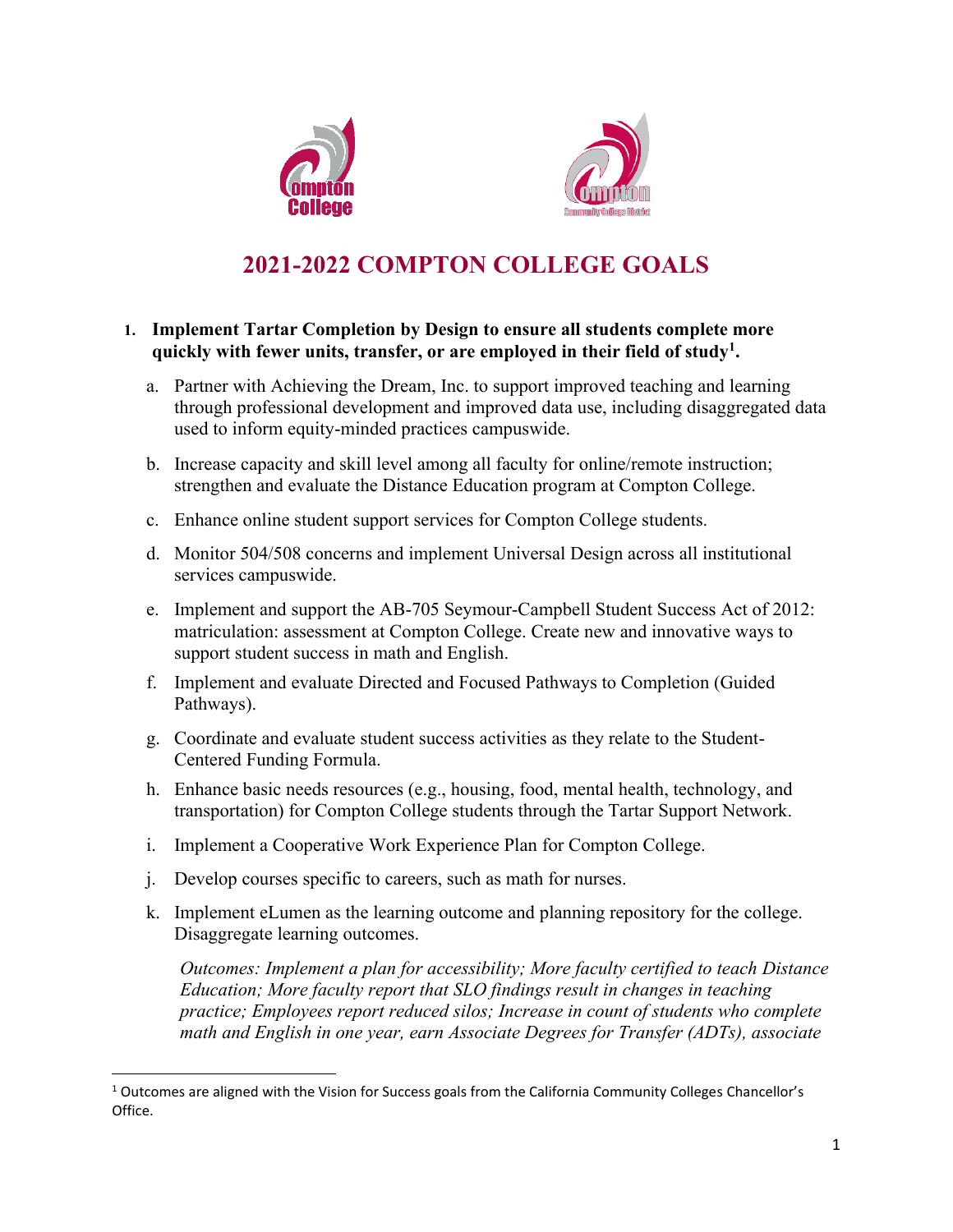*degrees, certificates, or 9+ Career Technical Education (CTE) units, transfer, or enter employment in their field of study*

## **2. Grow enrollment to 4,518 Full-Time Equivalent Students (FTES) for the 2021-2022 year.**

- a. Grow enrollment through the implementation of the Compton College 2024 Enrollment Management Plan.
- b. Offer 1,389 course sections during the 2021-2022 year.

*Outcome: 4,518 FTES*

### **3. Complete all Compton College Accreditation efforts.**

- a. Fully implement and sunset Compton College Quality Focus Essay recommendations.
- b. Implement the items cited in the plans section of the 2017 ECC Compton Center Self-Evaluation Report and implement the recommendations for improvement cited in the 2017 External Evaluation Report. Sunset these action items.
- c. Create a new accreditation system that reflects collaborative governance to complete the Institutional Self-Evaluation Report (ISER) and refine a process to collect and house Compton College Accreditation evidence.
- d. Establish ISER timeline and start activities by fall 2021 for report due spring 2024.

*Outcome: Compton College maintains accreditation*

#### **4. Continue to improve facilities to support student learning and success.**

- a. Prioritize scheduled maintenance/site improvements for Compton College to ensure health and safety of students and employees.
- b. Establish, implement, and monitor a COVID-19 Safe Return to Campus Plan.
- c. Complete capital outlay construction projects: Instructional Building 2 and the Student Services Building.
- d. Monitor the planning for the Vocational Technology Building Renovation, the Math/Science Building Renovation, the new Physical Education Complex, and the new Performing Arts Complex.
- e. Continue to explore potential student residential housing options on the Compton College campus.
- f. Increase responsiveness to day-to-day facility needs.

*Outcomes: Completion of Instructional Building 2 and the Student Services Building projects; Employees and students report satisfaction with the learning environment; Employees and students report feeling safe on campus*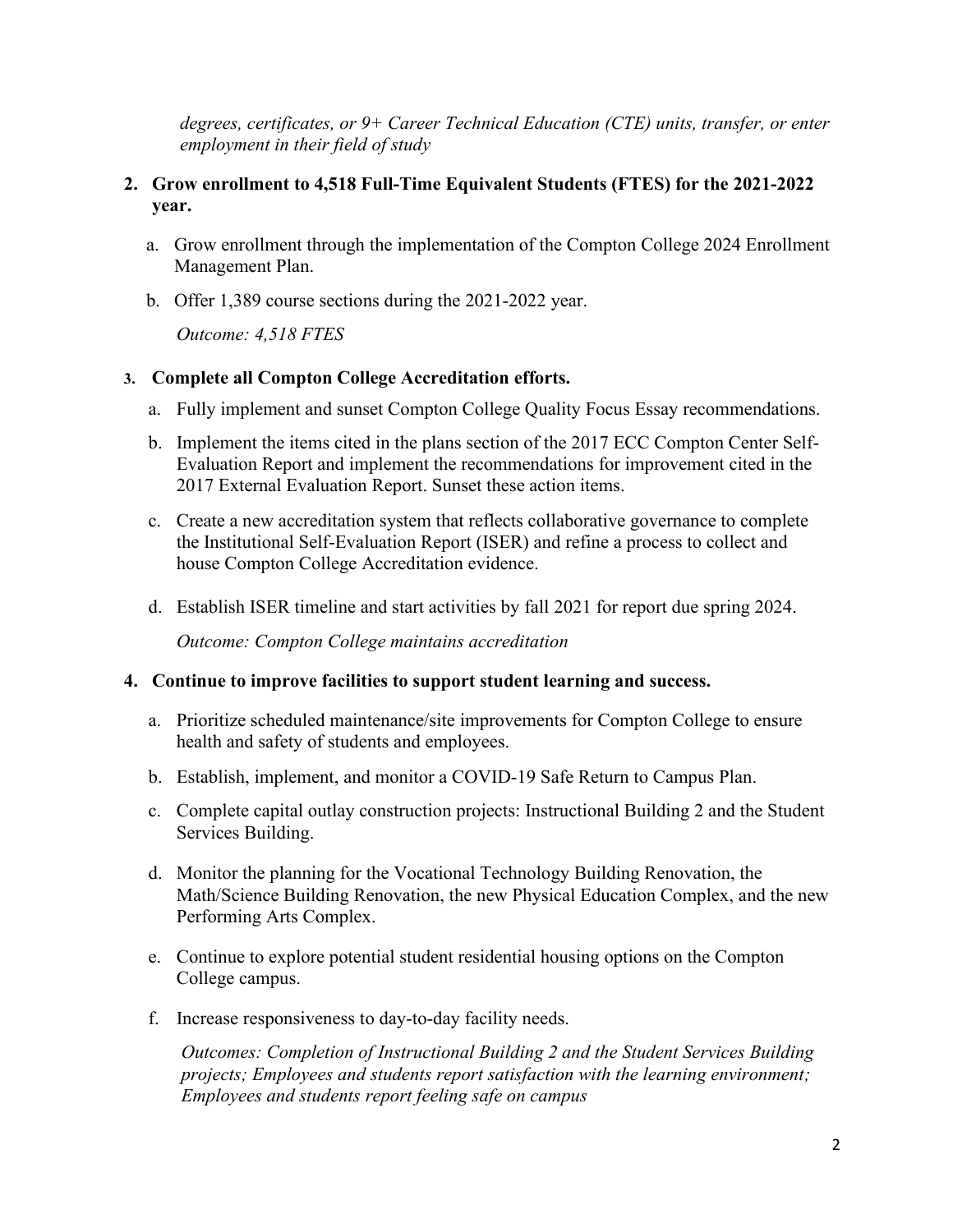- **5. Continue to develop and enhance partnerships with schools, colleges, universities, businesses, and community-based organizations to respond to the educational, workforce training, and economic development need.** 
	- a. Establish partnerships with businesses and community partners to support Compton College program development in high-demand areas.
	- b. Continue to implement the College Futures Foundation funding that supports guided pathways, dual enrollment, opt-out scheduling, block scheduling, and aligned associate degree for transfer pathways at Compton College.
	- c. Have a fully operational Foundation for the Compton Community College District that meets the needs of Compton College and Compton College students.
	- d. Increase participation among the College Promise programs with Lynwood, Paramount, and Compton unified school districts.
	- e. Maintain dual enrollment with our high school partners and explore dual enrollment options with local charter schools.
	- f. Increase faculty voice in communication with dual enrollment partners, including faculty-to-faculty dialogues and the development and modification of program maps.
	- g. Develop employment opportunities, paid internships, and apprenticeships for Compton College students through business partnerships.
	- h. Establish and/or enhance partnerships with four-year colleges/universities, including University of California, California State Universities, historically black colleges and universities (HBCUs), Hispanic-serving institutions (HSIs), and private colleges/universities.
	- i. Establish and fortify relationships with the adult schools in Lynwood, Paramount, and Compton unified school districts.
	- j. Establish the Community College Center for Educational Justice and Transformation.

*Outcome: Maintain dual enrollment student count; Increase in count of students transferring to university partners (e.g., UCI, CSUDH, CSULB); Establish the Community College Center for Educational Justice and Transformation*

### **6. Create a stronger sense of connection among employees, students, college, and the community.**

- a. Implement the *Collaborative Governance* document and recommendations to ensure multistakeholder participation in collaborative governance at Compton College.
- b. Implement and evaluate Diversity, Equity, and Inclusion (DEI) activities, including the Compton College Response to the Chancellor's Call to Action.